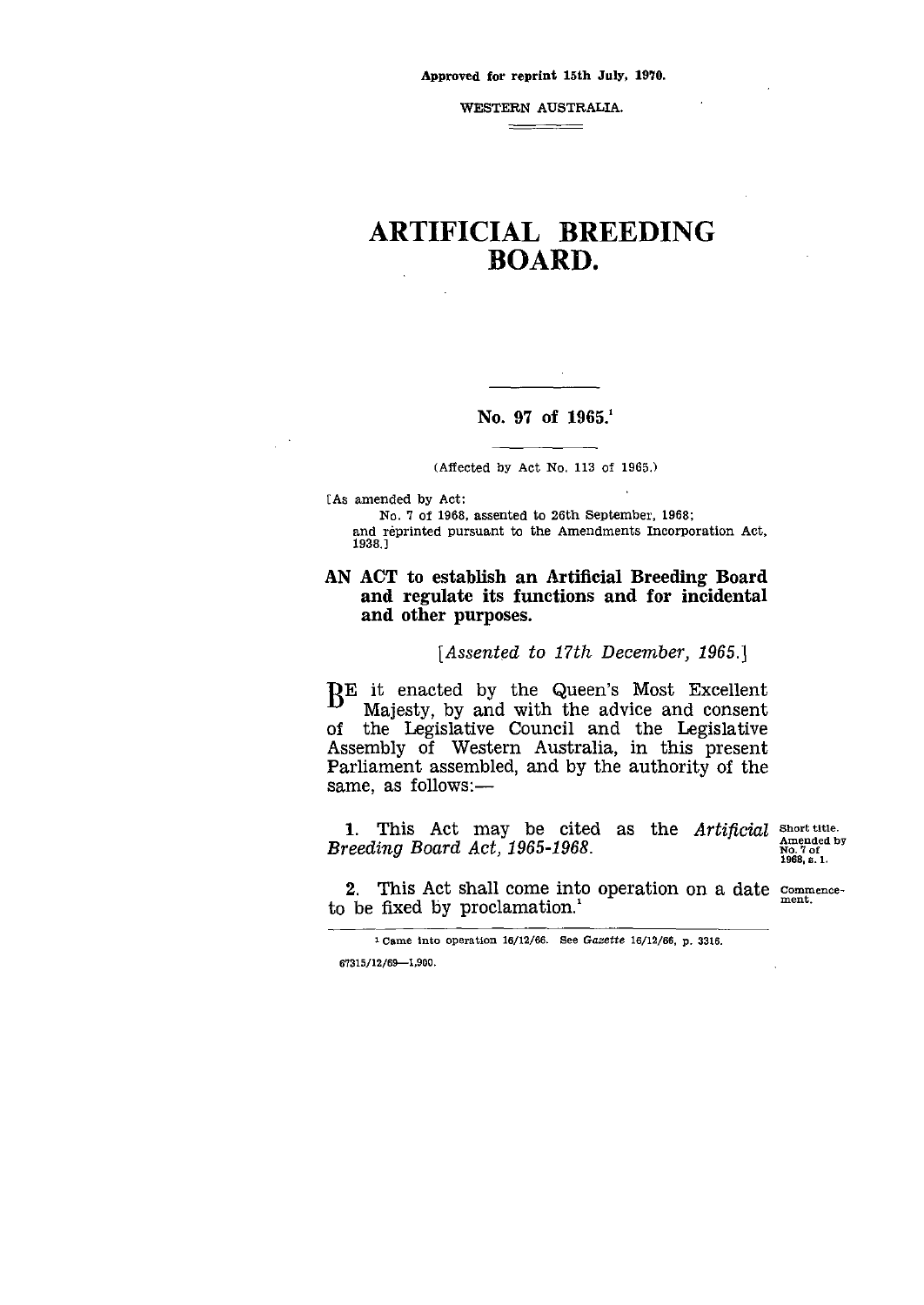**Interpre-**

2<br> *Artificial Breeding Board.*<br>
Interpre-<br> **3.** In this Act, unless the contra<br>
appears— 3. In this Act, unless the contrary intention appears

"artificial breeding" includes

- (a) the collection, dilution, examination, chilling, freezing, processing, storing, distribution, sale and use of semen;
- (b) any process connected with the handling of semen during the period between its collection from a sire and its deposition in a female of the relevant species of stock;
- (c) the performance of the operation of artificially inseminating stock; and
- (d) the performance, in relation to a female animal of any species of stock, of the operation of transplanting an ovum taken from another female animal of that species;

"Board" means the Artificial Breeding Board constituted under this Act;

"chairman" means the chairman of the Board;

"manager" means the manager of the Board;

"member" means a member of the Board and includes an acting member;

"semen" means semen obtained from a sire;

- "sire" means an entire male animal of any species of stock;
- "stock" means any goats, horses, oxen, sheep or pigs and includes poultry of all kinds and such other animals of any kind of species that the Governor proclaims to be stock for the purposes of this Act;
- "Veterinary Surgeon" means a person who is registered or deemed to be registered under the Veterinary Surgeons Act, 1960;
- "vice-chairman" means the vice-chairman of the Board.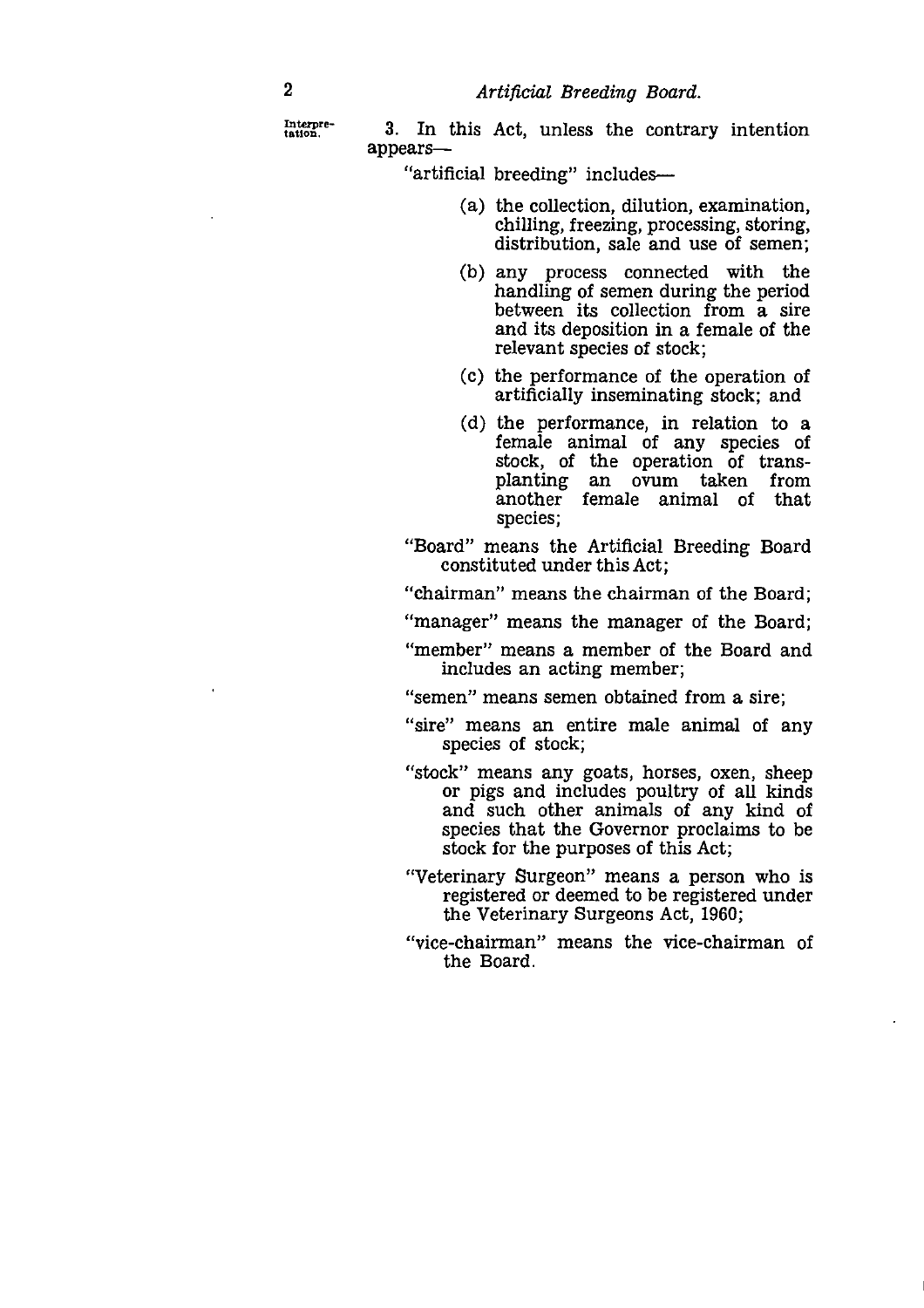*Artificial Breeding Board.* 3<br>
ere shall be a Board, to be known as  $\frac{3}{\text{Rilb}^2}$ <br>
Breeding Board constituted as  $\frac{3}{\text{Bored}^2}$ The Artificial Breeding Board. 4. (1) There shall be a Board, to be known as the Artificial Breeding Board constituted as provided in section five of this Act.

(2) The Board

- (a) is a body corporate having perpetual succession and a common seal;
- (b) may sue and be sued in its corporate name; and
- (c) may do and suffer all such other acts and things as bodies corporate may by law do and suffer, and in particular is capable, in its corporate name, of acquiring, holding and disposing of real and personal property.

(3) The Board is not a corporate agency of the Crown in right of the State.

(4) Court, judges and persons acting judicially shall take notice of the seal of the Board affixed to a document and shall presume that it was duly affixed.

(5) The seal of the Board shall not be affixed to a document, except in pursuance of a resolution of the Board and each sealing shall be authenticated by the signature of two members.

5. (1) The Board shall consist of a chairman,  $\sigma$ . (1) The Board shall consist of a chairman,  $\sigma$ <sub>onstitution</sub> vice-chairman and three other members, appointed <sup>of Board.</sup> by the Governor.

(2) The Governor shall nominate one member to be chairman and another to be vice-chairman when appointing the members.

(3) Of the members, one shall be a veterinary surgeon, two shall be persons so appointed, from a panel of the names of five persons submitted to the Governor by the body known as The Farmers' Union of Western Australia (Inc.) and one shall be a person so appointed, from a panel of the names of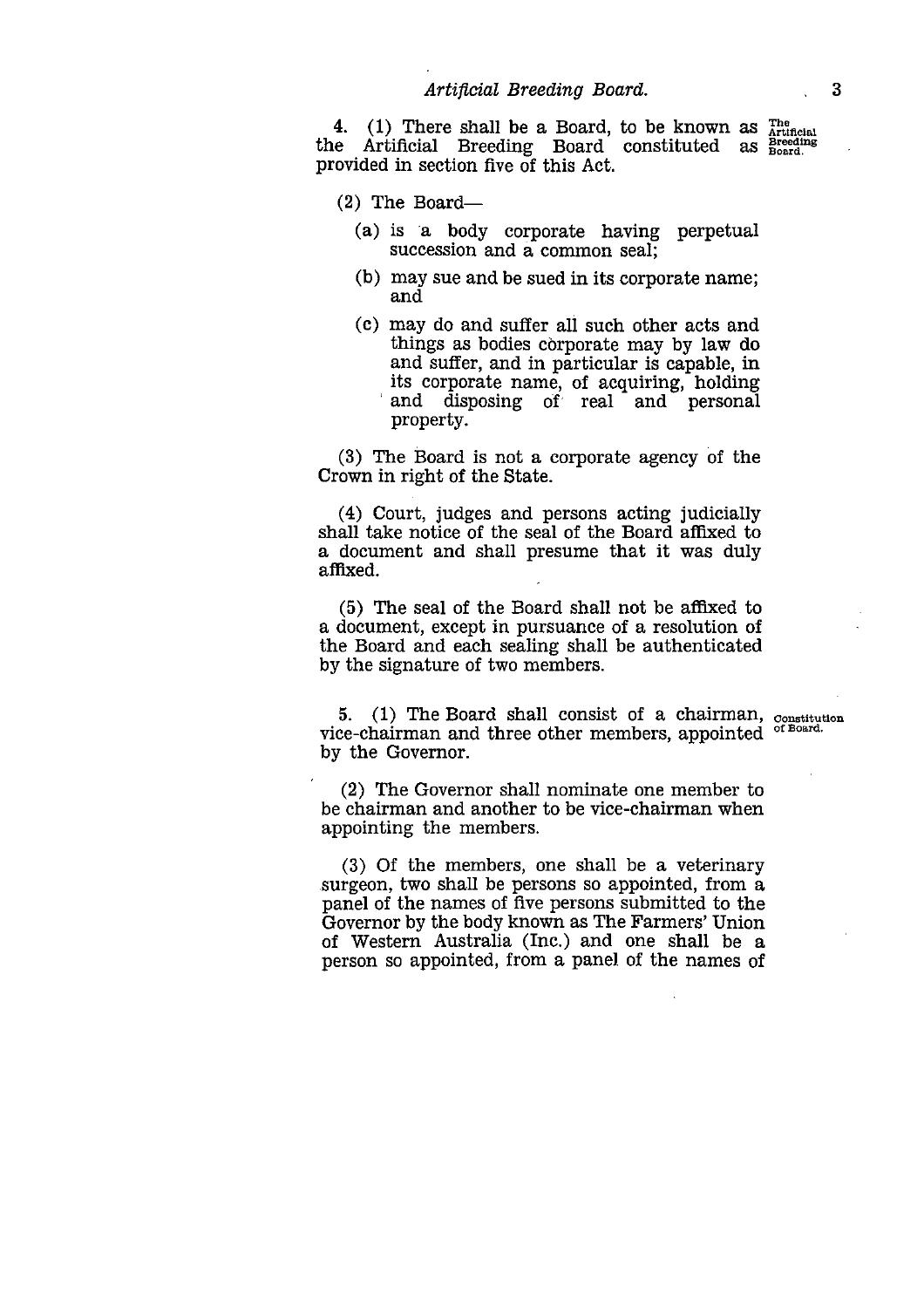three persons submitted by the body known as The Royal .Agricultural Society•of Western Australia and who are eligible and willing to act as members.

(4) Where any body fails to submit to the Governor the panel of names required under this Section to be submitted to him within twenty-eight days after the receipt by it of a written request by the Minister to do so, the Governor may on the recommendation of the Minister appoint a person or persons to the office or offices of member in respect of which no such panel has been submitted to the Governor.

(5) Subject to this Act each member shall hold office for a term of four years.

(6) A member is eligible for re-appointment.

 $(7)$  If a member ceases to hold office before the expiration of the period for which he was appointed member, another member shall be appointed by the Governor for the unexpired portion of that period.

(8) Unless he sooner vacates his office as provided in section eight of this Act, each member shall continue in office until his successor comes into office, notwithstanding that the period for which he was appointed member may have expired.

**Acting member.**

6. When the Minister is satisfied that any member is unable to perform the duties of his office because of illness, absence or other sufficient cause, the Minister may appoint a person having the necessary qualifications to act for that member during his inability, and while so acting he

- (a) shall be deemed to be a member; and
- (b) shall be paid such remuneration and allowances, as the Minister may determine from time to time.

**Remunera-tion.** 7. The members shall be paid such fees and allowances, as the Governor may determine from time to time.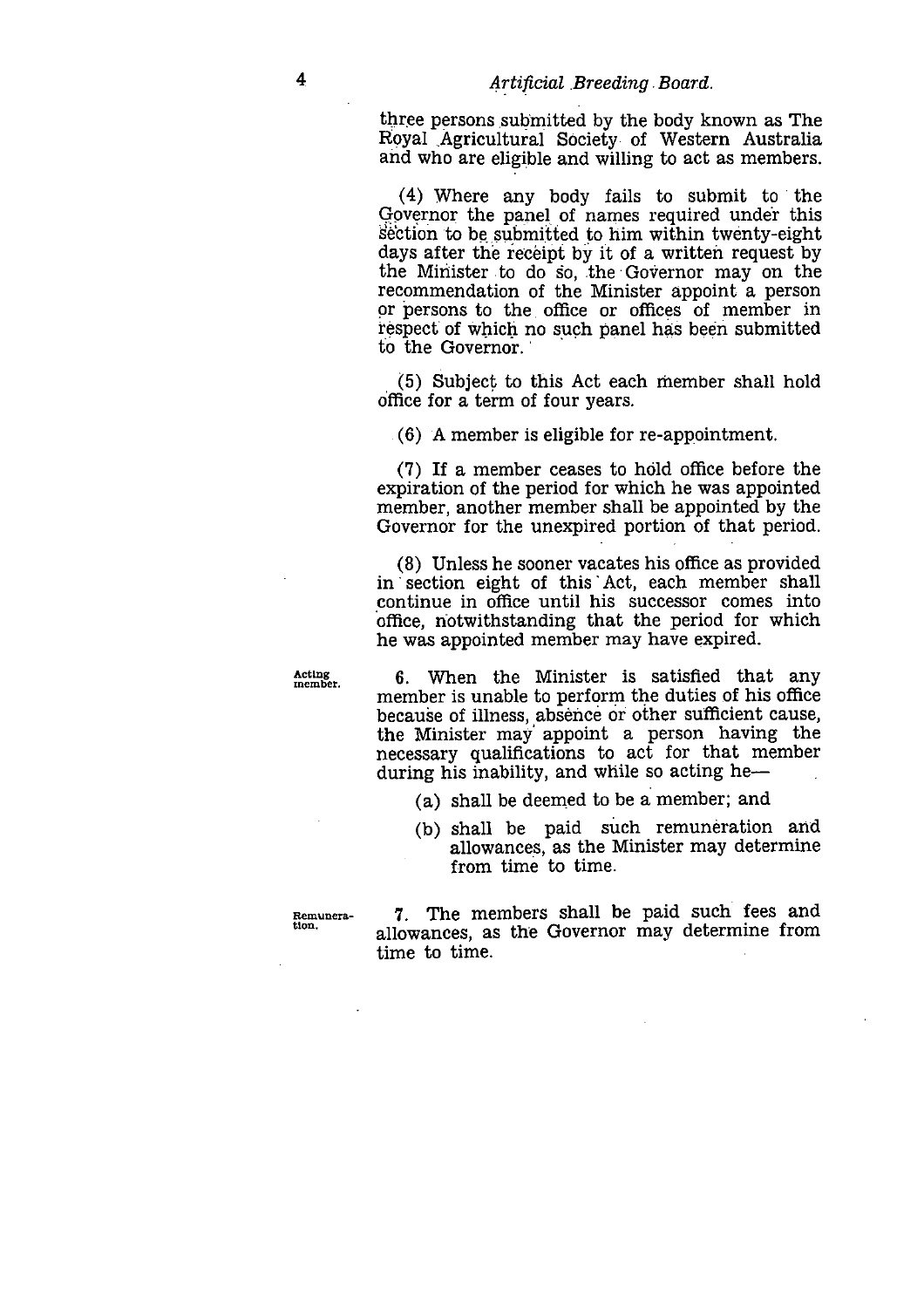*Artificial Breeding Board.* 5<br>
ice of a member becomes vacant if intereduced by  $\frac{1}{\text{m}}$  (section of dies: 8. The office of a member becomes vacant if

(a) he dies;

- (b) he attains the age of seventy years;
- (c) he becomes bankrupt, applies to take the benefit of any law for the relief of bankrupt or insolvent debtors, compounds with his creditors or makes an assignment of his remuneration payable under this Act, for their benefit;
- (d) he resigns his office by writing under his hand addressed to the Minister;
- (e) he *is* absent, except on leave granted by the Minister, from three consecutive meetings of the Board;
- (f) he ceases to hold any office or qualification that by this Act he is required to hold as a member; or
- (g) he is removed by the Governor for inability, inefficiency or misbehaviour.

(g) he is removed by the Governor for inability,<br>inefficiency or misbehaviour.<br>9. (1) The Board shall hold such meetings at<br>ch time and place as, in the opinion of the Board, such time and place as, in the opinion of the Board, are necessary for the efficient conduct of its affairs.

gs of

(2) The first meeting of the Board shall be convened by the chairman.

(3) The Minister may at any time convene a meeting of the Board.

(4) The chairman shall preside at all meetings of the Board at which he is present but in the event of his absence from a meeting of the Board, the vice-chairman shall so preside.

- (5) At a meeting of the Board
	- (a) the chairman or vice-chairman and any two other members form a quorum for the transaction of business at the meeting, and

Vacation of office.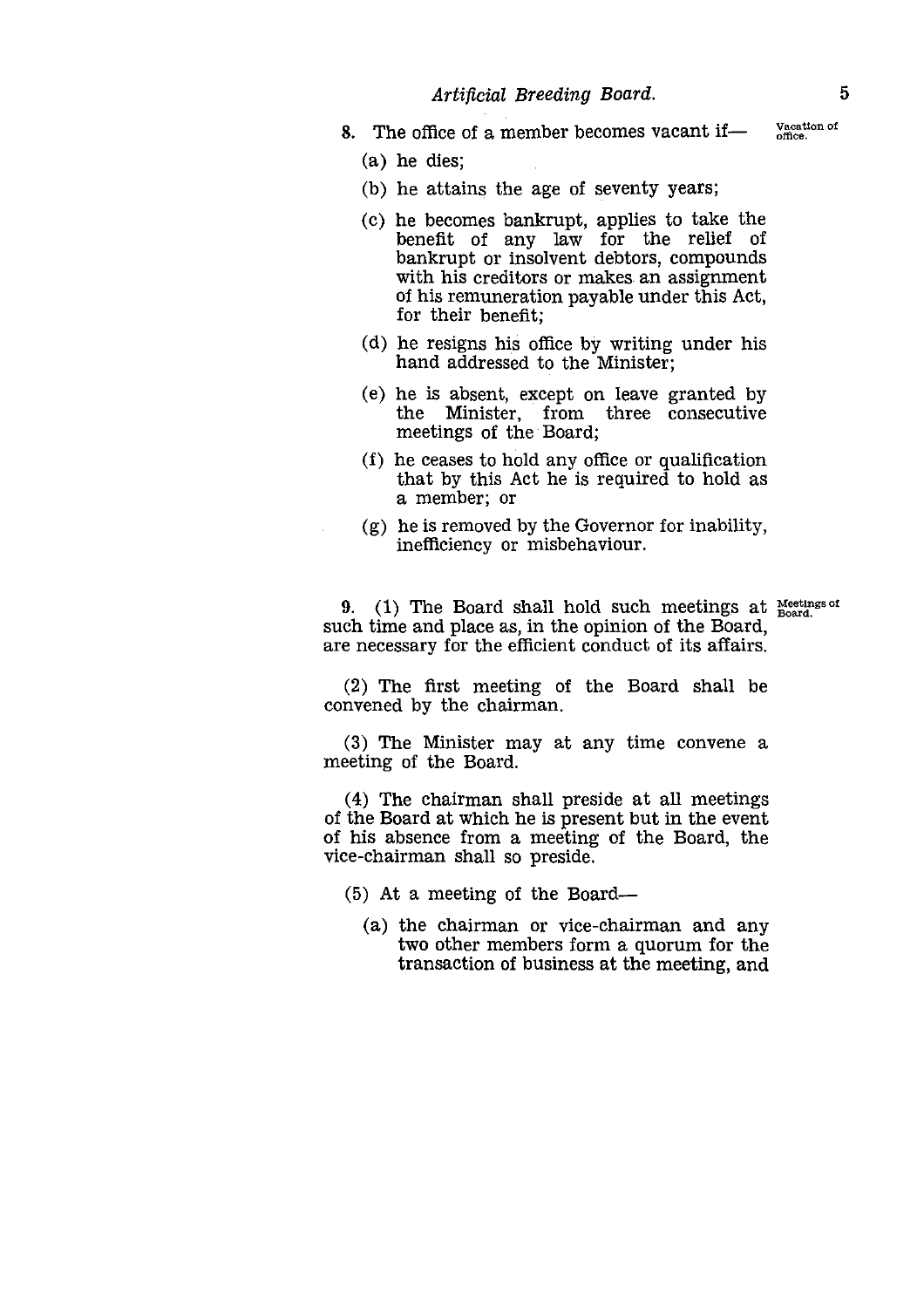the Board may function notwithstanding a vacancy in its membership, so long *as a* quorum remains;

(b) a question arising at the meeting shall be decided by a majority of the votes of the members present at the meeting and voting and in the event of an equality of votes the question shall be deemed to be resolved in the negative.

(6) The exercise or performance of the powers or functions of the Board shall not be affected by reason only of there being

- (a) a vacancy in the office of a member; or
- (b) a defect or irregularity in connection with the appointment of a member.

(7) Subject to this Act, the proceedings of the Board shall be regulated as the Board determines.

Functions of

10.  $(1)$  The Board may,

- (a) establish, 'maintain and carry on, in such places as it thinks desirable, such centres *as* it thinks fit
	- (1) for the collection and storage of semen for use in connection with the artificial breeding of stock; and
	- (ii) for providing services for or in connection with the artificial breeding of stock;
- (b) supplement supplies of semen produced at the Board's centres with supplies of semen purchased by the Board from other persons;
- (c) establish such centres in this State as the Board thinks desirable, at such places *as* it thinks fit, for the sale and distribution of semen by the Board to other persons and may sell and distribute semen at and from those centres;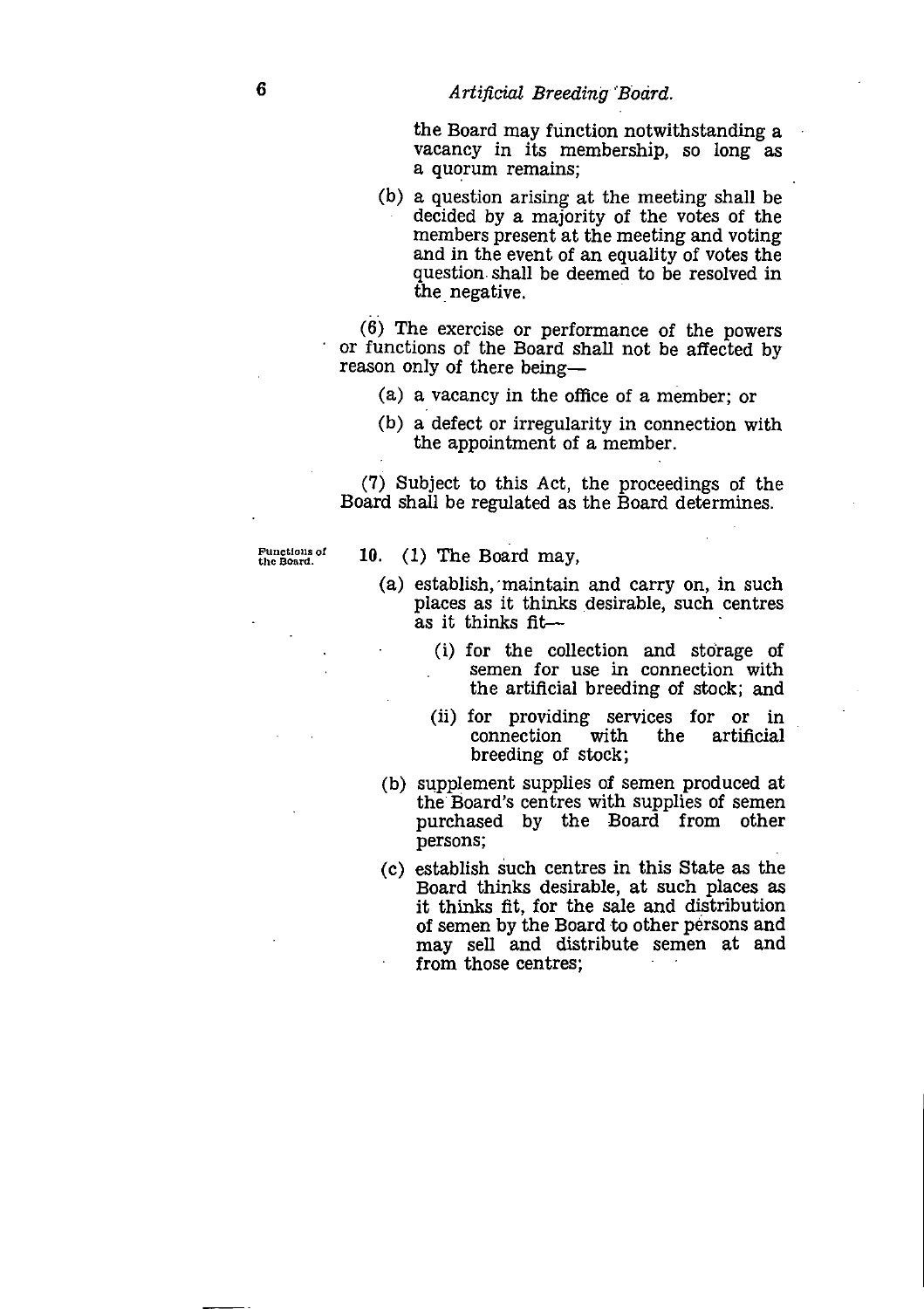- (d) establish and maintain field services to provide for the artificial breeding of stock;
- (e) conduct such experiments and do all such other acts and things as the Board thinks desirable for the purpose of securing improvements in the techniques employed, and operations carried out, in relation to the artificial breeding of stock;
- promote the practice of the artificial (f) breeding of stock in all places where, in the opinion of the Board, it may effectively be used; and
- (g) enter into such contracts, agreements and arrangements as it thinks necessary for the proper performance of the functions, powers and duties of the Board under this Act.

(2) For effectually carrying out the objects and purposes of this Act, the Board is entitled free of charge to such assistance from the Animal Health Laboratory in the State Department of Agriculture, as the Board may require.

(3) The Board is entitled at all reasonable times to inspect and take copies of the herd production records of the State Department of Agriculture.

(4) The Board may charge such fees for

- (a) any work done by it;
- (b) any services provided by it; or
- (c) any semen supplied by it,

as the Board determines.

11. (1) The Governor shall, on the recommen- Manager of dation of the Board, appoint a person who has such qualifications as are approved by the Minister, to be the manager.

(2) The terms and conditions of employment of the manager shall be such *as are* determined by the Governor on the recommendation of the Board.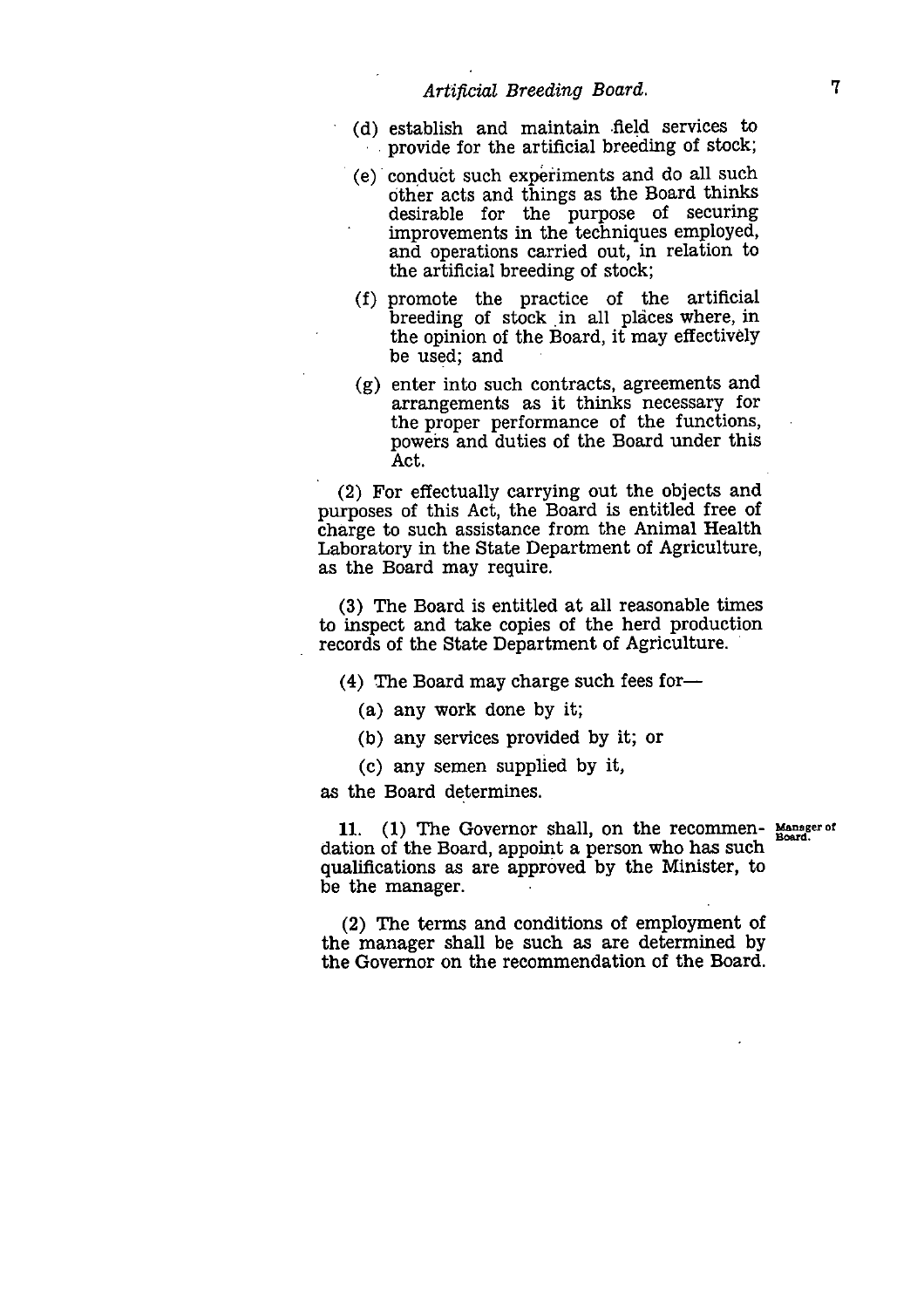(3) The manager shall be the chief executive officer of the Board and subject to any direction of the Board, is responsible for the control and management of the operation of the Board. **and Breeding Board.**<br>
(3) The manager shall be the chief executive<br>
officer of the Board and subject to any direction of<br>
the Board, is responsible for the control and<br>
management of the operation of the Board.<br> **Appointm** (3) The manager shall be the chief executive<br>officer of the Board and subject to any direction of<br>the Board, is responsible for the control and<br>management of the operation of the Board.<br>Appointment<br>and terms<br> $\frac{1}{2}$ . (1

Appointment<br>and terms<br>and condi-<br>tions of<br>employment.

purposes of this Act.

(2) The terms and conditions of employment of officers and employees appointed by the Board shall be such as are determined by the Board.

(3) Where the manager or an officer or employee appointed in pursuance of this section was, immediately before his appointment, an officer of the Public Service of the State—

- (a) he retains his existing and accruing rights; and
- (b) for the purpose of determining those rights, his service as manager or an' officer or employee of the Board shall be taken into account as if it were service in the Public Service of the State.

(4) If the Minister administering any department of the Public Service of the State approves, the Board niay, for the purposes of this Act, co-opt the services of any person employed in that department upon such terms and conditions as may be agreed upon between that Minister and the Board.

**Application of revenue of Board.**

- 13. The revenue of the Board shall be applied
	- (a) in payment or discharge of the expenses, charges and obligations incurred or undertaken by the Board in the exercise of its powers and functions under this Act;
	- (b) in payment of the remuneration and allowances of the members and acting members.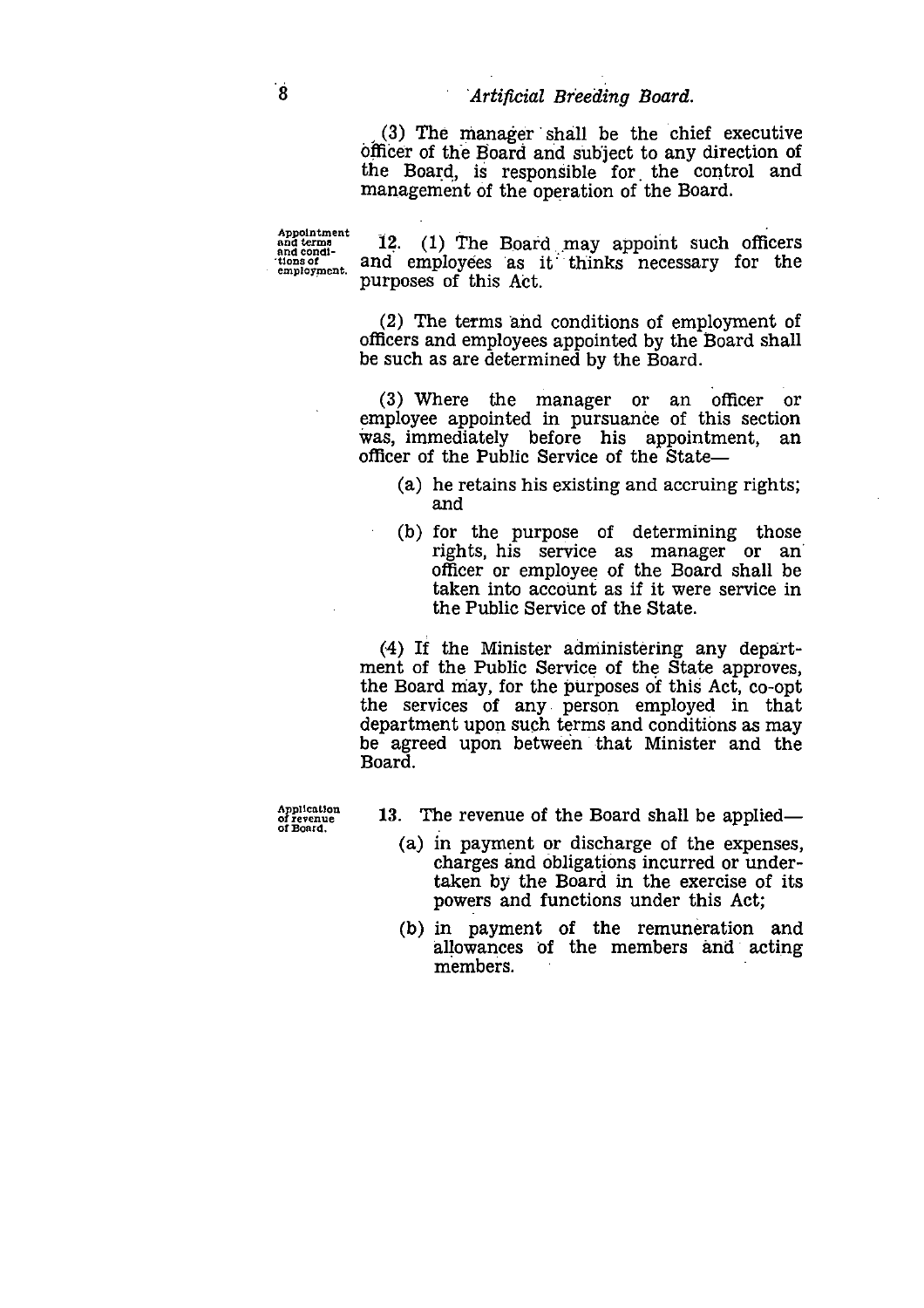14. (1) Any officer or employee of the Board  $\frac{\text{Supers than}}{\text{Supers of}}$ who is not an employee within the meaning of employees. section six of the Superannuation and Family Benefits Act, 1938 may at his option, subject to that Act, contribute to the superannuation fund established under that Act, *as* if

- (a) he were such an employee; and
- (b) his service as an officer or employee of the Board were service within such meaning.

(2) Before any such officer or employee is entitled to become a contributor under the Superannuation and Family Benefits Act, 1938 the Board shall comply with the provisions of that Act generally, and in particular shall enter into such an agreement with the Treasurer of the State as is referred to in the proviso to the interpretation of "department" in section six of that Act.

15. (1) The Treasurer of the State may on such terms and conditions as are agreed between the Treasurer and the Board from time to time, advance to the Board such sums of money as are required by the Board for the purposes of defraying the costs, charges and expenses incurred by it in the exercise of its powers and functions under this Act, during the twelve months next following the coming into operation of this Act. Power of Treasurer to make advances to Board.

(2) If at any time during any financial year the Treasurer is of opinion that the funds of the Board are not sufficient for the purposes referred to in subsection (1) of this section, the Treasurer may advance to the Board on such terms and conditions as are agreed between the Treasurer and the Board such amounts of money as are sufficient for the time being to make up the deficiency.

(3) The amount of any advance made pursuant to subsection (2) of this section, is a charge upon the revenue of the Board and is repayable by the Board to the Treasurer *as* and when money becomes available to the Board to make the repayment.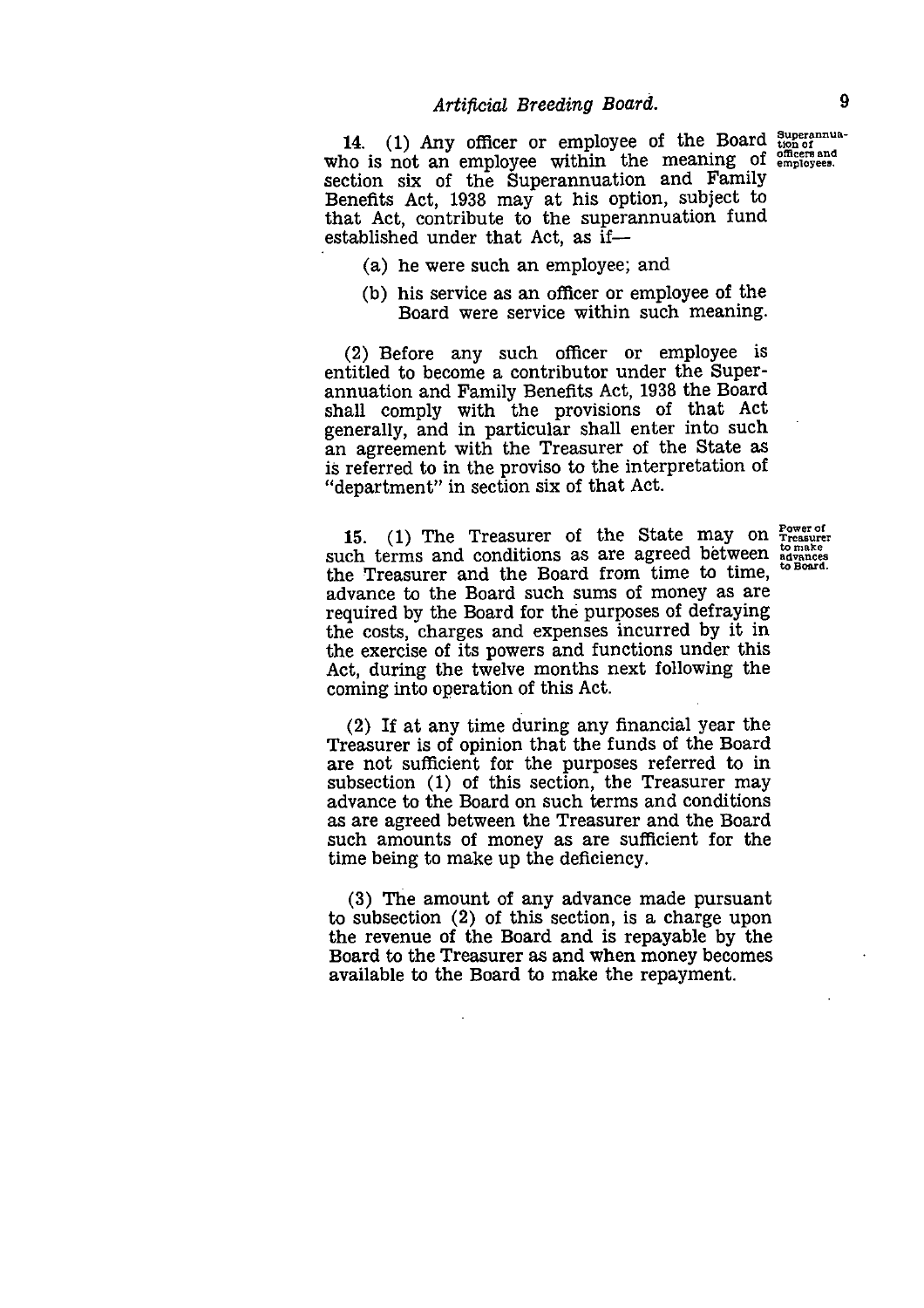10 Artificial Breeding Board.<br>
(4) Any moneys paid by the Trea<br>
Board under this section may be paid (4) Any moneys paid by the Treasurer to the Board under this section may be paid to the Board out of moneys appropriated by Parliament for the purpose.

**AccoUnts.**

• 16. (1) The Board shall keep accounts in such form as the Treasurer of the State approves.

(2) The accounts 'of the Board shall be subject to inspection and audit, at least once yearly, by the Auditor General appointed under the Audit Act, 1904.

(3) The Auditor General has in respect of those accounts the powers conferred on him by the Audit Act, 1904 in respect of public moneys under that Act.

**Report of Board. Amended by No. 7 of 11388, 8.2.**

- 17. (1) The Board shall
	- (a) as soon as practicable after the thirty-first day of December, 1968, prepare and send to the Minister a report of its operations under this Act during the period from the 30th June in that year to and including the 31st December in that year; and
	- *(b) as* soon as practicable after each thirty-first day of December after the year 1968, prepare and send to the Minister a report of its operations under this Act during the year ended on that date.

(2) The report shall be laid before each House of Parliament within twelve sitting days of that House after its receipt by the Minister.

(3) The Board shall send to the Minister such other reports and such documents and information, relating to the operations of the Board, *as* the Minister requires.

18.  $(1)$  The Governor may —

**Power of Governor to permit use of premises, etc.. by Board.**

(a) subject to such terms and conditions *as* he thinks fit; and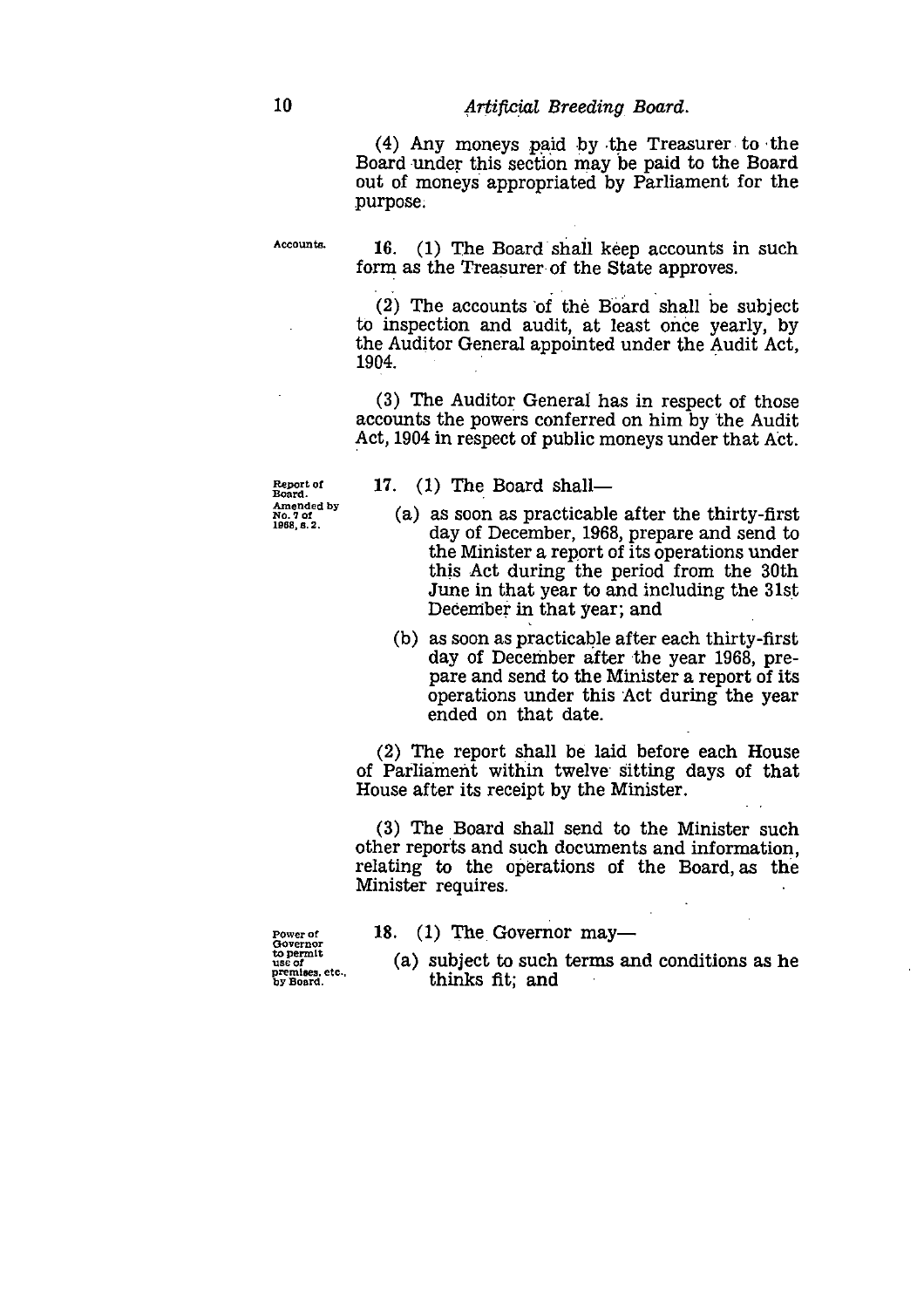*Artificial Breeding Board.* 11<br>
11 the approval of the Minister under<br>
se administration the land and build-(b) with the approval of the Minister under whose administration the land and buildings are placed,

grant the Board the right to use and occupy for the purposes of this Act any land and buildings of the Crown in right of the State.

(2) Any Minister of the Crown or any public authority may, subject to such terms and conditions as he or it thinks proper, transfer to the Board on behalf of the Crown in right of the State, any stock, plant or equipment that is vested in the Minister or public authority and is reasonably required by the Board for the purpose of carrying out its powers and functions under this Act.

19. The operations of the Board relating to the collection, storage and distribution of semen and the artificial breeding of stock shall comply with the provisions of the Artificial Breeding of Stock Act, 1965 and the regulations made thereunder and for the time being in force.

Duty of Board to comply with the Artificial Breeding of Stock Act, 1965,

20. (1) The revenues of the Board for the  $R_{bound}^{Revenue of}$ purposes of this Act comprise

- (a) moneys received by the Board for or in respect of-
	- (i) the sale or distribution of semen;
	- (ii) the sale by the Board of articles, goods or other property; and
	- (iii) services rendered by the Board in the exercise or performance of its functions, powers and duties under this Act;
- (b) any moneys advanced to the Board by the Treasurer of the State under section fifteen of this Act;
- (c) moneys received by the Board from any other source.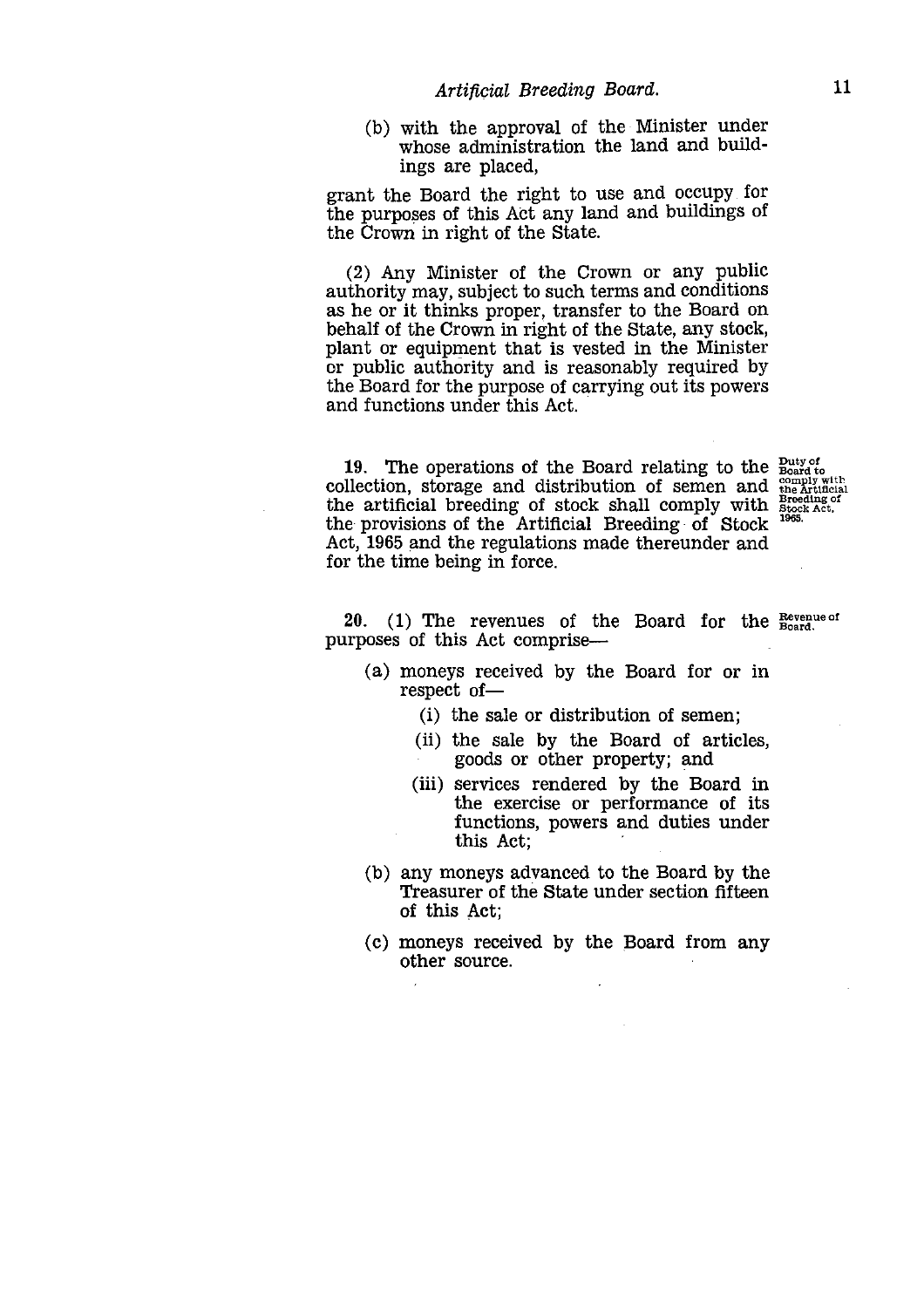12 Artificial Breeding Board.<br>
(2) All moneys to which subsection<br>
section relates shall, as and when rec (2) All moneys to which' subsection (1) of this section relates shall, as and when received by the Board, be paid by the Board to the credit of an account in a bank approved by the Treasurer to be known as the Artificial Breeding Board Account, and in this section called "the Account".

(3) There shall be paid out of the Account all

- (a) fees and allowances payable to members;
- (b) salaries, wages and allowances payable to officers and employees appointed by the Board;
- (c) amounts repayable to the Treasurer under section fifteen of this Act; and
- (d) other expenses properly incurred by the Board in the administration of this Act.

**Protection Of members etc.. from liability.**

21. No matter or thing done, .or contract entered into, by any member, veterinary surgeon, manager or officer or employee of the Board subjects that member, veterinary surgeon, manager, officer or employee to any personal liability in respect thereof, if the matter or thing was done, or the contract was entered into, in good faith for the purposes of this Act.

**Regulations. Amended by No. 1/3 of 1985. s. 8.**

22. (1) The Governor may, on the recommendation of the Board, make any regulations not inconsistent with this Act that are necessary or convenient to be made for the due administration of this Act and in particular may make regulations for Examployee to any personal liability in respect<br>
eof, if the matter or thing was done, or the<br>
tract was entered into, in good faith for the<br>
poses of this Act.<br>
2. (1) The Governor may, on the recommenda-<br>
of the Board,

- (a) the administration and facilitation of the this Act;
- (b) the protection of the property and premises of or occupied or used by the Board and the plant and equipment thereon or therein, against damage or loss.